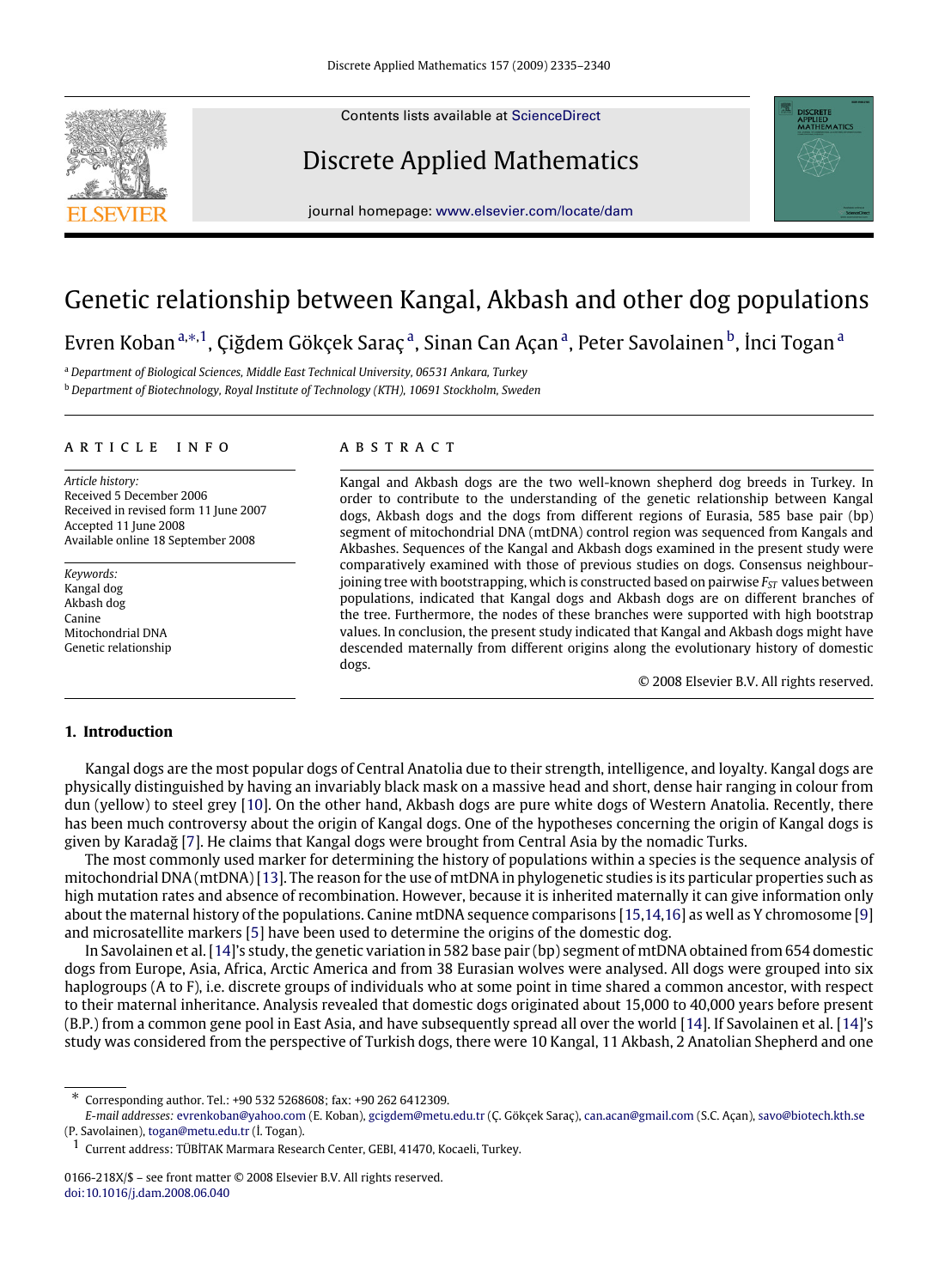<span id="page-1-0"></span>

|                   | <b>NUCLEOTIDE</b><br><b>POSITIONS</b> |                       |              |                         |                         |                |                |                |                |   |   |                         |                         |                | κ | А |   |                |   |   |   |                |   |   |   |   |                |   |                |                |                              |                          |                         |                |   |                |                |                |              |
|-------------------|---------------------------------------|-----------------------|--------------|-------------------------|-------------------------|----------------|----------------|----------------|----------------|---|---|-------------------------|-------------------------|----------------|---|---|---|----------------|---|---|---|----------------|---|---|---|---|----------------|---|----------------|----------------|------------------------------|--------------------------|-------------------------|----------------|---|----------------|----------------|----------------|--------------|
|                   |                                       |                       |              |                         |                         |                |                |                |                |   |   |                         |                         | 1              |   |   | 1 | 1              | 1 | 1 | 1 | $\overline{1}$ |   |   |   |   |                |   |                |                |                              |                          |                         |                |   |                |                | А              | к            |
| <b>HAPLOTYPES</b> | 5                                     | 5                     | 5            | 5                       | 5                       | 5              | 5              | 5              | 5              | 5 | 5 | 5                       | 5                       | 5              | 5 | 5 | 5 | 5              | 5 | 5 | 5 | 5              | 5 | 5 | 5 | 5 | 5              | 5 | 5              | 5              | 5                            | $\overline{5}$           | 5                       | $\overline{5}$ | 6 | 6              | 6              | N              | в            |
|                   | 4                                     | $\overline{4}$        | 5            | 5                       | 5                       | 5              | 5              | 5              | 5              | 5 | 6 | 6                       | 6                       | 6              | 6 | 6 | 6 | 6              | 6 | 6 | 6 | 6              | 6 | 6 | 8 | 8 | 8              | 8 | 8              | $\overline{9}$ | 9                            | 9                        | 9                       | 9              | 0 | 0              | 0              | G              | А            |
|                   | 6                                     | 8                     | $\mathbf{0}$ | $\mathbf{1}$            | $\overline{2}$          | $\overline{2}$ | $\overline{2}$ | $\overline{2}$ | $\overline{2}$ | 9 | 1 | 1                       | $\overline{c}$          | $\overline{c}$ | 3 | 3 | 3 | 4              | 4 | 5 | 5 | 5              | 6 | 8 | 0 | 1 | 1              | 1 | 5              | 1              | 3                            | 4                        | 5                       | 6              | 0 | $\overline{2}$ | 4              |                | s            |
|                   | 6                                     | $\overline{4}$        | 9            | $\overline{c}$          | 3                       | 4              | 5              | 6              | 8              | 8 |   | 5                       | 3                       | 8              | 0 | 5 | 9 | $\overline{2}$ | 6 | 3 | 5 | 6              | 8 | 6 | 3 | 6 | $\overline{7}$ | 8 | $\overline{ }$ | 5              | 4                            | 1                        | 8                       | $\overline{2}$ | 6 | 8              | $\overline{2}$ |                | н            |
| A <sub>2</sub>    | $\overline{\mathsf{r}}$               | T                     | С            | $\overline{\mathsf{c}}$ | $\overline{\mathsf{r}}$ | T              | C              | T              | C              | C | T | $\overline{\mathsf{r}}$ | $\overline{\mathsf{r}}$ | T              | G | C | T | A              | Α | T | G | A              | T | Α | Т | C | т              | T | G              | $\overline{C}$ | А                            | G                        | С                       | $\overline{C}$ | Α | T              | T              |                | $\mathbf{1}$ |
| A5                |                                       | C                     |              |                         |                         |                |                |                |                |   |   |                         |                         |                |   |   |   |                |   |   |   |                |   |   |   |   |                |   |                |                |                              |                          | $\overline{\mathbf{r}}$ |                |   |                |                | $\overline{2}$ |              |
| A11               |                                       | С                     |              |                         |                         |                |                |                |                |   |   |                         |                         |                | А |   |   |                |   |   |   |                |   |   |   |   |                |   |                |                |                              |                          |                         |                |   | C              |                | $\overline{7}$ |              |
| A15               |                                       | C                     |              |                         |                         |                |                |                |                |   |   |                         |                         |                | А |   |   |                |   |   |   |                |   |   |   |   |                |   |                |                |                              |                          |                         |                |   |                |                |                |              |
| A16               |                                       | $\overline{c}$        |              |                         |                         |                |                |                |                |   |   |                         | C                       |                |   |   |   |                |   |   |   |                |   |   |   |   |                |   |                |                |                              |                          |                         |                |   |                |                | 3              |              |
| A18               |                                       | $\overline{c}$        |              |                         |                         |                |                |                |                |   |   |                         |                         |                | А |   |   | T              |   |   |   |                |   |   |   |   |                |   |                |                |                              |                          |                         |                |   |                |                | $\overline{2}$ | 4            |
| A20               |                                       | C                     |              |                         |                         |                |                |                |                |   |   |                         |                         |                | А |   |   | T              |   |   |   |                |   |   |   |   |                |   |                |                |                              |                          |                         |                |   | C              |                | $\overline{2}$ |              |
| A22               |                                       | C                     |              |                         |                         |                |                |                |                |   |   |                         |                         |                |   |   |   |                |   |   |   |                |   |   |   |   |                |   |                |                |                              |                          |                         |                |   | С              |                | 5              |              |
| A24               |                                       | С                     |              |                         |                         |                |                |                |                |   |   |                         |                         |                |   |   |   | G              |   |   |   |                |   |   |   |   |                |   |                |                |                              |                          |                         |                |   | С              |                | 1              |              |
| A27               |                                       | $\overline{c}$        |              |                         |                         |                |                |                |                |   |   |                         |                         | C              | А |   |   | T              |   |   |   |                |   |   |   |   |                |   |                |                |                              |                          |                         |                |   |                |                | $\overline{2}$ |              |
| A28               |                                       | C                     |              |                         |                         |                |                |                |                |   |   |                         |                         |                | А |   |   | T              |   |   |   | G              |   |   |   |   |                |   |                |                |                              |                          |                         |                |   |                |                |                | 1            |
| A40               |                                       | C                     |              |                         |                         |                |                |                |                |   |   |                         |                         |                | А |   |   |                |   |   |   |                | C |   |   |   |                |   |                |                |                              |                          |                         |                |   | C              |                | 3              |              |
| A49               |                                       | $\overline{C}$        |              |                         |                         |                |                |                |                |   |   |                         |                         |                |   |   |   |                |   |   | Α |                |   |   |   |   |                |   |                |                |                              |                          |                         |                |   | $\overline{c}$ |                | 8              | 1            |
| A3to2step*        |                                       | $\overline{C}$        |              |                         |                         |                | $\overline{a}$ |                |                |   |   |                         |                         |                |   |   |   |                |   |   |   |                |   |   |   |   |                |   |                |                |                              |                          |                         |                |   | C              |                | 1              |              |
| A9to3step*        |                                       | С                     |              | T                       |                         |                |                |                |                |   |   |                         |                         |                |   |   |   |                |   |   |   |                |   | G |   |   |                |   |                | T              |                              |                          |                         |                |   |                |                |                | 1            |
| A11to1step*       |                                       | C                     |              |                         |                         |                |                |                |                |   |   |                         |                         |                | А |   |   |                |   |   |   |                |   |   |   |   | С              |   |                |                |                              |                          |                         |                |   | C              |                | 1              |              |
| <b>B1</b>         |                                       | C                     |              |                         |                         |                |                |                | т              | T |   | C                       |                         |                | Α |   |   | G              | G |   | Α |                |   |   | C |   |                | C |                | т              |                              |                          |                         |                | G |                |                | 40             |              |
| B <sub>2</sub>    |                                       | $\overline{\text{c}}$ |              |                         |                         |                |                |                | т              | T |   | C                       |                         |                | А |   |   | G              | G |   | А |                |   |   | C |   |                | C |                | т              |                              | $\overline{\phantom{a}}$ | т                       |                | G |                |                | 5              |              |
| <b>B10</b>        |                                       | C                     |              |                         |                         |                |                |                | т              |   |   | C                       |                         |                | Α |   |   | G              | G |   | Α |                |   |   | C |   |                | C |                | T              |                              |                          |                         |                | G |                |                | 1              |              |
| <b>B13</b>        |                                       | C                     |              |                         |                         |                |                |                | т              | T |   | C                       |                         |                | Α | т |   | G              | G |   | Α |                |   |   | C |   |                | C |                | T              |                              |                          | т                       |                |   |                |                | 1              |              |
| B1to1step*        |                                       | C                     |              |                         |                         |                |                |                | Т              | T |   | C                       |                         |                | А |   |   | G              | G |   |   |                |   |   | C |   |                | C |                | Т              |                              |                          | т                       |                | G |                |                | 1              |              |
| B2to1step*        |                                       | $\overline{c}$        |              |                         |                         |                |                |                | т              | T |   | C                       |                         |                | A | T |   | G              | G |   | А |                |   |   | C | T |                | C |                | T              |                              | $\overline{\phantom{a}}$ | т                       |                | G |                |                |                | $\mathbf{1}$ |
| B3to1step*        |                                       | C                     |              |                         |                         |                |                |                | T              | T |   | С                       |                         |                | А | т |   | G              |   |   | A |                |   |   | С |   |                | С |                | T              |                              |                          | T                       |                | G |                |                | $\overline{2}$ |              |
| C <sub>2</sub>    |                                       | C                     |              |                         |                         |                |                |                | т              |   | C |                         |                         |                | А |   |   | G              |   | C |   |                |   |   | C |   |                |   |                | т              |                              |                          | $\tau$                  |                | G |                |                | $\overline{2}$ |              |
| C <sub>5</sub>    |                                       | C                     |              |                         |                         |                |                |                | т              |   | C |                         |                         |                | А |   |   |                |   | C |   |                |   |   | C |   |                |   |                | т              |                              | $\overline{\phantom{a}}$ |                         |                | G |                |                | 1              |              |
| C <sub>6</sub>    | $\overline{\phantom{a}}$              | C                     | т            |                         |                         |                |                |                | т              |   | C |                         |                         |                | А |   |   |                |   | C |   |                |   |   | C |   |                |   |                | т              |                              | $\overline{\phantom{a}}$ | $\mathbf \tau$          |                | G |                |                | $\overline{2}$ |              |
| D <sub>5</sub>    |                                       | C                     |              |                         |                         |                |                |                |                |   |   |                         |                         | C              | A | т | C |                |   |   |   |                |   |   | C |   |                | C | A              | $\mathbf \tau$ | $\qquad \qquad \blacksquare$ |                          | $\tau$                  | $\mathbf \tau$ | G |                | C              | 13             |              |

Fig. 1. Sequence alignments of the observed haplotypes showing base substitutions and indels (-) in mtDNA D-loop region (585 bp) of 105 Kangal and 9 Akbash dog samples. The nucleotide positions were numbered according to Kim et al. [\[8\]](#page-5-8). Observed haplotypes were given in the first column, with asterisks for newly observed sequences. Only variable sites with sequence positions were given. Identity with the reference sequence (A2) was indicated by a dot, substitution by a different base was indicated by the letter representing the base of interest, and each deletion was indicated by a dash. Last two columns show the number of individuals in Kangal and Akbash dogs, respectively.

feral dog samples yielding a total of 24 Turkish dog samples. The data from Kangal and Akbash dog samples in Savolainen et al. [\[14\]](#page-5-4) study were also used by van Asch et al. [\[15\]](#page-5-3). The frequency of haplogroup D in both studies [\[15,](#page-5-3)[14\]](#page-5-4) are as follows: 36% of the total samples of 49 Scandinavian dogs, 20% of the total samples of 10 Kangal dogs from Turkey, 20% of the total samples of 34 Serra da Estrela Mountain dogs from Portugal and only one Galgo Español dog from Spain. It must be emphasized that the distribution of haplogroup D; i.e. its presence only in Scandinavian, Turkish (only in Kangal dogs), Portuguese and Spanish dog samples and its absence in Akbash, Middle Eastern and other European dog samples is a remarkable point. Furthermore, haplogroup D is composed of highly divergent haplotypes. The ones seen in Scandinavia (D1–D4) are quite different, 5-8 mutational steps away, than those seen in South Europe and Kangal dogs [\[15\]](#page-5-3).

In the present study, the aim was to understand the genetic relationship between Kangal and Akbash dogs and also between other Eurasian dogs based on mtDNA D-loop. For this purpose, sequences of the Kangal and Akbash dogs analysed in the present study were pooled and comparatively examined with those of previous studies on dogs.

## **2. Materials and methods**

A total of 105 Kangal and 9 Akbash dogs were sampled and sequenced. The collected samples were blood ( $n = 63$ ) and buccal swaps (*n* = 51). DNA isolation from blood samples was carried out by using standard phenol/chloroform extraction method [\[12\]](#page-5-9), whereas for the buccal swap samples the method provided by Dinç [\[2\]](#page-5-10) was followed. Two overlapping fragments of the mtDNA control region were amplified using Nested Polymerase Chain Reaction (nested-PCR) method so that a 585-bp fragment between positions 15.458-16.042 was surveyed. An initial reaction with forward primer H15404 (5'-cct aag act caa gga aga agc) and reverse primer L16102 (5'-aac tat atg tcc tga aac cat tg), was followed by a second reaction with inner primers H15430 (5'-tcc acc atc agc acc caa ag) and L16092 (5'-ctg aaa cca ttg act gaa tag c). The names denote the 3' end positions of the primers, according to the revised sequence submitted by Kim et al. [\[8\]](#page-5-8) to the GenBank, with accession number U96639 and GI number 7 534 303. The outer PCR program consisted of a predenaturation step of 2 minute at 94 °C, 25 cycles of denaturation (94 °C, 30 s), primer annealing (59 °C, 30 s) and extension (72 °C, 1 min), followed by a final extension at 72  $\degree$ C for 10 min. The inner PCR program was identical to the outer PCR program with the exception that 30 cycles were performed. For the sequencing of PCR products chain termination method was employed and then products were run on the ABI 3700 Automated DNA Analyzer Machine (Applied Biosystems) according to the manufacturer's directions. The sequence data were edited using Sequencing Analysis v2.1.1 software (Applied Biosystems), Sequencer software (v4.1, GeneCodes), SeqEd (Applied Biosystems) and SeAl softwares in the same order as written. After editing the sequences, they were compared by alignment [\(Fig. 1.](#page-1-0)) to the reference sequence indicated as haplotype ''A2'' [\[14\]](#page-5-4). GenBank accession numbers for the sequences obtained are EF660078-EF660191.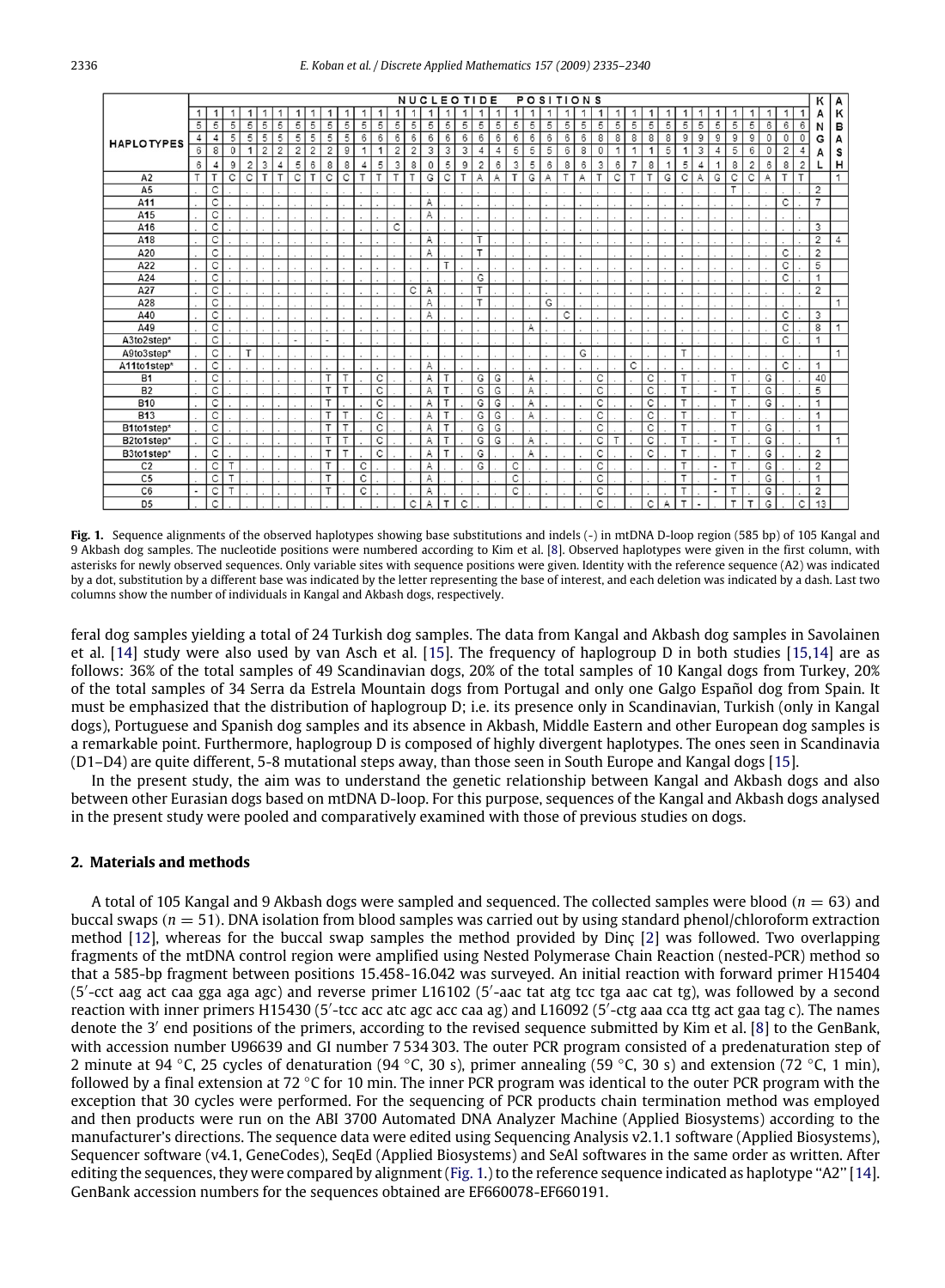In the frame of evolutionary history, we assumed that the breeds of the region might have developed from the population that had been introduced/migrated to the region from elsewhere. Therefore, we decided to use the breeds as the representatives of the population. Based on this assumption, to determine the genetic similarity of Kangal and Akbash dogs to each other and to the dogs from different regions of Eurasia, nine populations were employed. The names of the populations are: Kangal dogs, Akbash dogs, East Asian (China, Japan, and Korea), Middle Eastern (Iran, Saudi Arabia, Dubai, Israel, and Syria), Southwest Asian (Afghanistan, Uzbekistan, Tadzhikistan, and Kazakhstan), European (Britain, Continent), Scandinavian, Siberian and African dogs. The sequence data of listed dog populations were retrieved from the study of Savolainen et al. [\[14\]](#page-5-4). Since those retrieved data were collectively analysed with the sequence data of Kangal and Akbash dogs obtained in the present study, sample size of Kangal and Akbash dogs increased to 115 and 20, respectively.

Sewall Wright [\[17\]](#page-5-11) developed the conceptual and mathematical framework to describe the distribution of genetic variation within a species. One of the measures is *FST* which describes genetic divergence among populations [\[6\]](#page-5-12). Definition of *FST* is given below:

$$
F_{ST} = (H_T - H_S) / H_T
$$

where  $H_T$  is the expected heterozygosity of the metapopulation and  $H_S$  is the mean expected heterozygosity across subpopulations.

Using the aforementioned nine populations, pairwise *FST* estimations [\[17\]](#page-5-11) for haploid data type were computed utilizing the options of the software package Arlequin version 3.01 [\[3\]](#page-5-13). By calculating pairwise *FST* , one of the genetic measures (Wright's *F* -statistics) that indicate the degree of differentiation between the populations has been converted into distance estimate. The statistical significance of *FST* values was estimated by permuting haplotypes among populations, using 10 000 permutations.

The obtained matrix of pairwise *FST* estimations between nine populations was then used to construct neighbour-joining (NJ) tree [\[11\]](#page-5-14) of populations. The effect of the sampling variance on the tree topology was analysed following a bootstrap technique. Because of the fact that PHYLIP package does not have features defining populations and allowing trees of populations, SEQBOOT program in PHYLIP package 3.62 [\[4\]](#page-5-15), was modified to accept command line parameters and with the help of a bash script it was run to obtain one thousand pseudo-data sets automatically. Although PHYLIP package provides excellent algorithms for our analysis, the user-unfriendly interface and the cumbersome file input-output preferences that need user intervention makes it inappropriate for repeated batch operations. We provided a solution by modifying PHYLIP's SEQBOOT such that, the user needs to enter only the necessary parameters (number of replications and the random seed number) just once from the command prompt at the beginning. The modified SEQBOOT acquires the input file names from a file (list.txt) created by the user, and names the output files accordingly. The other parameters (sequence type, bootstrap, non-interleaved sequences) are kept constant and sent automatically to the modified SEQBOOT program. This method not only reduces runtime, but also avoids any user errors. Then, the output files were parsed to become input file format in Arlequin version 3.01 software [\[3\]](#page-5-13) by utilizing a program developed by S.C. Açan. The output files of the modified SEQBOOT consists of *n* times bootstrapped sequences in *m* population files. However, to be able to compare the populations and drawing trees of populations, the output files have to be arranged such that, the first sequence of the first population, the first sequence of the second population, and the first sequence of the *m*th population are put together in a file and in a second file, the second sequences are arranged, and the procedure continues until *n*th sequences are written in the *n*th file. In the end, we have *n* files with *m* sequences readable by Arlequin version 3.01 [\[3\]](#page-5-13) software. The whole procedure was summarized with the help of a flow chart in [Fig. 2.](#page-3-0)

By another program written by S.C. Açan, output files, consisting of 1000 *FST* matrices, in Arlequin 3.01 software [\[3\]](#page-5-13) were transformed into input file format of CONSENSE program in PHYLIP package 3.62 [\[4\]](#page-5-15). In this way, 1000 trees were constructed and the consensus of all resulting NJ trees was built with the CONSENSE program as implemented in PHYLIP package 3.62 [\[4\]](#page-5-15).

As stated previously, along with other populations', some of the Kangal  $(n_{Kangal} = 10)$  and Akbash  $(n_{Akbar} = 11)$ sequence data were retrieved from the study of Savolainen et al. [\[14\]](#page-5-4). To see the significant contribution of sequences of newly collected Kangal ( $n_{Kangal}$  = 105) and Akbash ( $n_{Akbash}$  = 9) dog samples to the phylogenetic tree, NJ tree of nine populations was also constructed using only the samples from the database.

### **3. Results**

By comparing sequences of Kangal and Akbash dogs in the present study to the reference sequence "A2" [\[14\]](#page-5-4), a total of 26 different haplotypes were determined in 114 dogs ( $n_{Kangal} = 105$ ,  $n_{Akbash} = 9$ ), six of them being newly described [\(Fig. 1\)](#page-1-0). These haplotypes belong to the four major haplogroups A, B, C and D based on their D-loop haplotype in accordance with Savolainen et al. [\[14\]](#page-5-4). Haplogroups A and B were found in both of the studied dogs, whereas haplogroups C and D were found only in Kangal dogs. As was previously observed in Kangals, haplotype D5 was seen in 13 Kangal dogs in the present study. D5 was 2-3 mutational steps away from South European dogs while 5 steps away from Scandinavian dogs [\[15\]](#page-5-3). Haplogroup D was not seen in Akbash dog samples (see Introduction) as previously observed in [\[14\]](#page-5-4).

To observe the genetic similarity of Kangal and Akbash dogs to each other and to the dogs from different regions of Eurasia, nine populations were determined (see Materials and Methods), then pairwise *FST* estimations between nine populations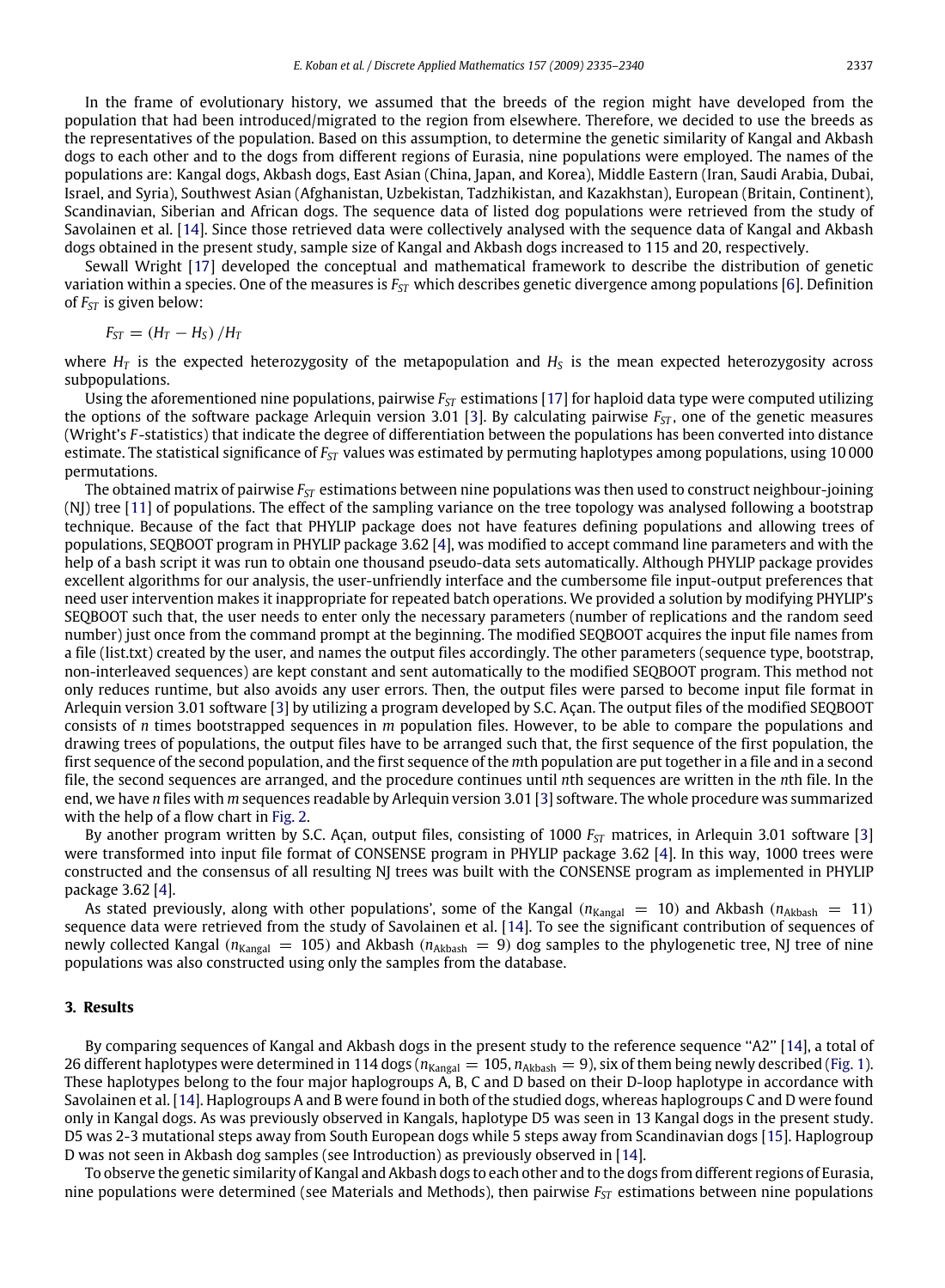<span id="page-3-0"></span>

**Fig. 2.** Summarization of the procedure of converting modified SEQBOOT output files into the Arlequin files.

<span id="page-3-3"></span>

| Table 1                                      |
|----------------------------------------------|
| Pairwise $F_{ST}$ values of nine populations |

|                | Africa                | Akbash         | East Asia      | Europe         | Kangal         | Middle East     | Scandinavia | Siberia  | Southwest Asia |
|----------------|-----------------------|----------------|----------------|----------------|----------------|-----------------|-------------|----------|----------------|
| Africa         | $\overline{0}$        |                |                |                |                |                 |             |          |                |
| Akbash         | $0.04651^{NS}$        |                |                |                |                |                 |             |          |                |
| East Asia      | 0.01859 <sup>NS</sup> | $0.02430^{NS}$ | $\Omega$       |                |                |                 |             |          |                |
| Europe         | $0.02486^{NS}$        | $0.01779^{NS}$ | 0.01173        | $\Omega$       |                |                 |             |          |                |
| Kangal         | 0.19094               | 0.20856        | 0.12679        | 0.14708        | $\mathbf{0}$   |                 |             |          |                |
| Middle East    | 0.16982               | 0.12728        | 0.07198        | 0.08142        | 0.04721        | $\Omega$        |             |          |                |
| Scandinavia    | 0.25031               | 0.25874        | 0.19079        | 0.18756        | 0.05792        | 0.10474         | $\Omega$    |          |                |
| Siberia        | $0.01762^{NS}$        | $0.04829^{NS}$ | $0.00513^{NS}$ | $0.00618^{NS}$ | 0.12573        | 0.09801         | 0.16362     | $\Omega$ |                |
| Southwest Asia | 0.21786               | 0.20357        | 0.10316        | 0.13402        | $0.01648^{NS}$ | $-0.00467^{NS}$ | 0.09088     | 0.12260' |                |

<span id="page-3-2"></span>\*  $p < 0.05$ .

<span id="page-3-1"></span><sup>NS</sup> not significant.

were obtained and shown in [Table 1.](#page-3-3) In this matrix the negative *FST* value between Southwest Asia and Middle East was assumed as zero and negativity was assumed to be a computational artifact.

Furthermore, to determine population relationships in detail, neighbour-joining (NJ) tree of nine populations were constructed using the matrix of pairwise *FST* estimations between populations. The resulting NJ tree is shown in [Fig. 3A](#page-4-0). To verify the contribution of sequences of newly collected Kangal and Akbash dog samples to the phylogenetic tree, NJ tree of nine populations was also constructed using only the database samples (see Materials and Methods) and shown in [Fig. 3B](#page-4-0). From these trees, it can easily be seen that Kangal and Akbash dogs are on two separate clusters. The similarity of Kangal dogs to the Scandinavian and Southwest Asian (Afghanistan, Uzbekistan, Tadzhikistan, Kazakhstan) dogs was indicated by the first clusters in both trees [\(Fig. 3A](#page-4-0), 3B) On the other hand, the highest similarity of Akbash dogs to African, European (Britain, Continent) and Siberian dogs was clearly depicted by Cluster II in [Fig. 3A](#page-4-0). Furthermore, in the first tree [\(Fig. 3A](#page-4-0)) robustness of these clusters was very high as can be seen from the bootstrap values (100% and 61%).

Consequently, although all the samples of Kangal and Akbash dogs were collected from Anatolia, genetic similarity between these two dogs was found to be low.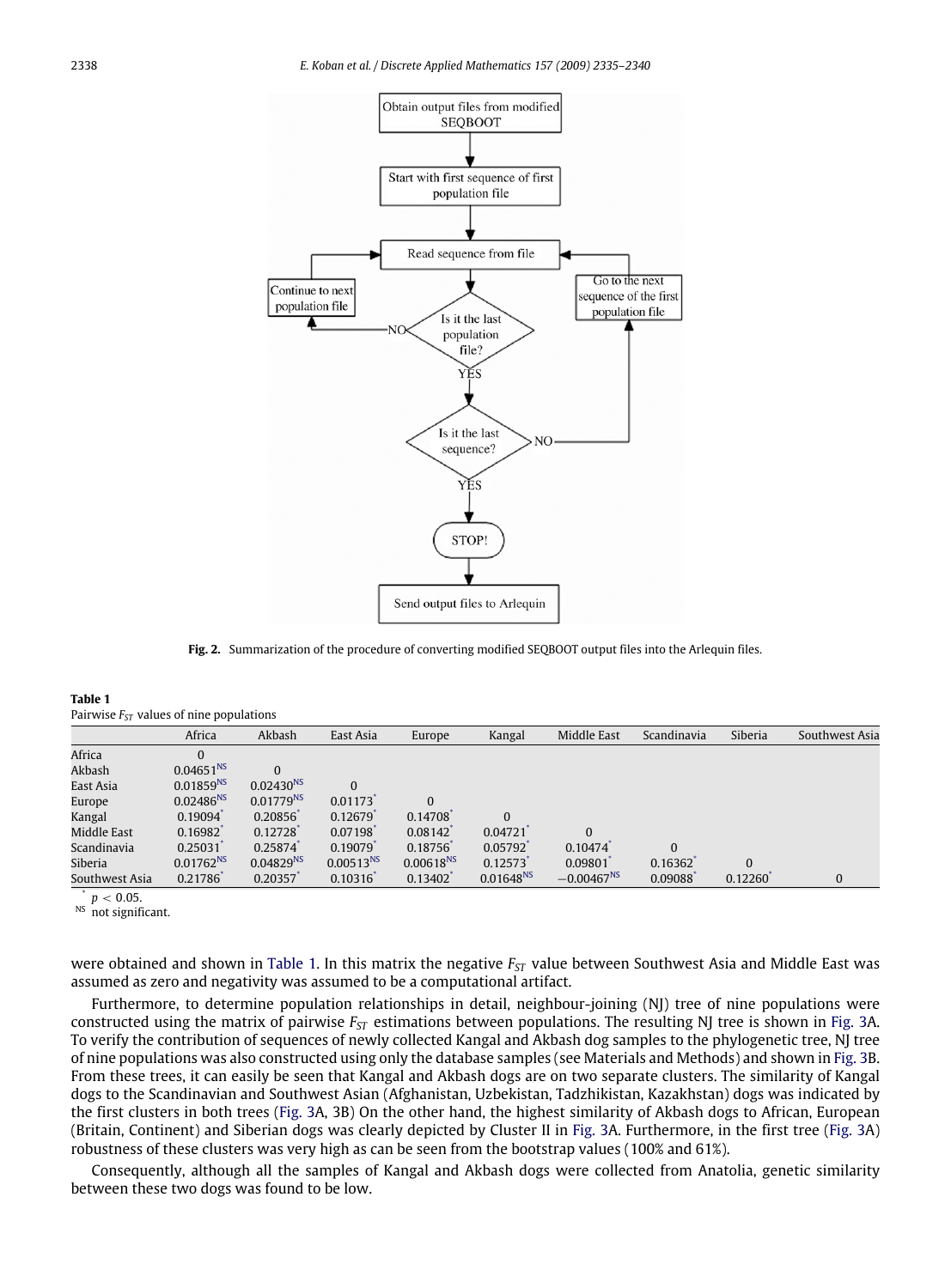<span id="page-4-0"></span>

Fig. 3. Consensus neighbour-joining (NJ) trees of nine populations based on the pairwise  $F<sub>ST</sub>$  estimates. Ellipses surround main clusters. Percent bootstrap supports in 1000 replicates are shown on the nodes. (A) NJ tree constructed from newly added Kangal and Akbash sequences to the database sequences, (B) NJ tree constructed from the former database sequences.

#### **4. Discussion**

Domestic animals have shared a joint history of evolution with humans for approximately the last 10,000 years, but domestic dogs, because they are believed to have been domesticated by the hunter gatherers, have perhaps shared a longer joint history with humans for about the last 15,000–40,000 years as suggested by Savolainen et al. [\[14\]](#page-5-4). If the origin of domestication of dogs was Eastern Asia as predicted [\[14\]](#page-5-4), their migration to the west might have been through more than a single route. The two major clusters on the tree constructed might indicate two main routes of humans and dogs to the west from Eastern Asia. One is towards Africa and ancestors of the Akbash seem to have followed this route. This south route perhaps starting from Siberia but going to Africa to Anatolia in terms of Akbashes and Europe was clearly seen by Cluster II in [Fig. 3A](#page-4-0) and it exhibited the significance of contribution of the new samples that are collected in the present study. On the other hand, during the latest glacial, around 18,000 years ago, Northern and Central Europe were covered with glaciers. With the retreat of glaciers, North Eurasian human migration might have brought the dogs towards Northern Europe. This migration might be represented by Cluster I in [Fig. 3.](#page-4-0) The Kangal seems to be associated with this second "northern route". During this migration which is represented by Cluster I in [Fig. 3.](#page-4-0), different European wolves might have introgressed to the domestic dogs as was implied by the high degree of genetic differences between D1–D4 to others. This route might have left imprints in Eastern Central Anatolia in Kangal dogs by the migration branch through the Caucasus. In a recent study, the contribution of Turkic speaking Central Asian populations to the gene pool of Anatolian Turkish human population was analysed with admixture analysis [\[1\]](#page-4-1). In that study, based on the mtDNA analysis, it was determined that there was 22% female contribution from Central Asia to Turkey. Furthermore, based on the Y chromosome markers a significant (*p* < 0.05) and very heavy migration route from Central Asia through the south of the Caspian Sea was detected [\[1\]](#page-4-1). Migrating Turks were nomads and were heavily relying on livestock. It can be envisaged that during their migration(s), a part of the northern route dogs accompanied them and today, in Anatolia they are known as Kangal dogs. As a support to this hypothesis Southwest Asian (Afghanistan, Uzbekistan, Tadzhikistan, and Kazakhstan) dogs were found to be the closest to the Kangal dogs in the present study. Furthermore, nomadic Turks initially settled in the Eastern and Central Eastern parts of Anatolia where the town of Kangal is located. This town is famous for its dogs, Kangal dogs.

As a conclusion, in this study a hypothesis which was proposed by Karadağ [\[7\]](#page-5-1) and which was based on the linguistic and morphological evidence about the origin of Kangal dogs of Turkey was supported with the help of computational biology.

#### **Acknowledgements**

We are grateful to Assoc. Prof. Dr. Vahdettin Altunok, Vet. Tuğber Demirci, Sue Kocher, Margaret Mellor, Doğan Kartay, Onur Kanl*ı*, İlker Ünlü, Akın Tülübaş and Banu Ergezen for helping us during the collection of the samples. The warm welcome by and invaluable help of Helen Angleby, Mattias C.R. Oskarsson and Lars-Göran Dahlgren will always be greatly appreciated. The experiments were carried out at KTH Biotechnology. Moreover, we would like to thank Havva Dinç and Ceran Şekeryapan for their valuable help. The project was supported by METU (Project Code: BAP-08-11-DPT.2002K120510-BTEK-16).

#### **References**

<span id="page-4-1"></span><sup>[1]</sup> C. Berkman, Comparative analyses for the Central Asian contribution to Anatolian gene pool with reference to Balkans, Ph.D. Thesis, Middle East Technical University, Ankara, 2006.